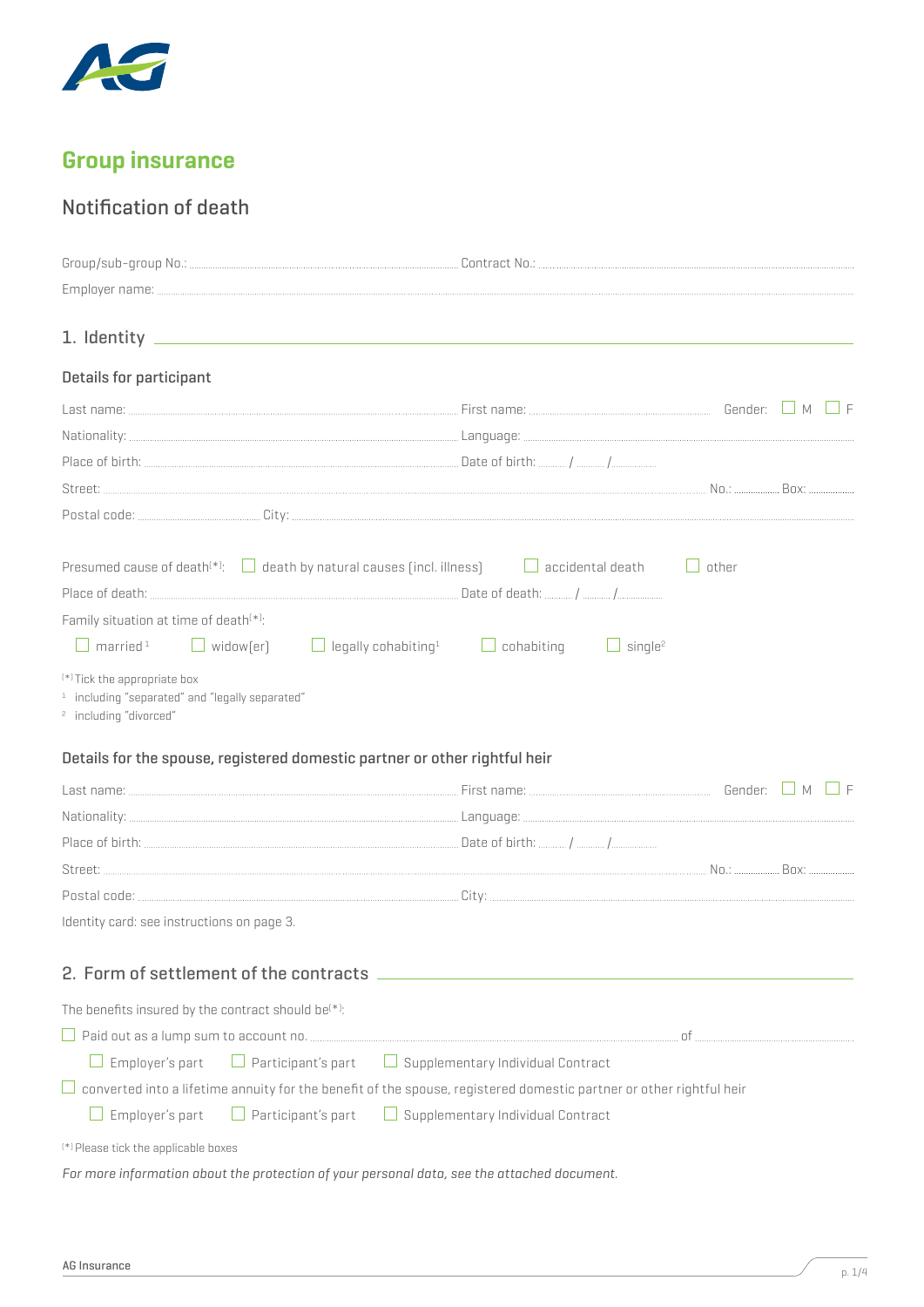## 3. In case of advance payment on the group insurance contract and/or mortgage credit

In order to become eligible for taxation as fictitious annuity, in case of an advance and/or mortgage credit, the notice below must be filled out and signed by the beneficiary(ies). Failing such notice and in order to speed up the settlement procedure, AG will consider the requirements for taxation as a fictitious annuity unfulfilled.

In case of advance or mortgage credit, does the purpose consist in building, purchasing, converting, improving or reinstating the participant's single dwelling located in the European Economic Area which is only used for his own private or his family's purposes?

Mortgage credit:  $\Box$  Yes  $\Box$  No Advance payment:  $\Box$  Yes  $\Box$  No

## 4. In case the fiscal domicile or the seat of your estate is located abroad

In case your fiscal domicile or the seat of your estate is located abroad at the time of settlement of your contracts, we must be informed thereof (with reference to the country concerned). As a matter of fact, in such event, special measures may be required.

 $\Box$  Yes, my fiscal domicile or the seat of my estate is located abroad at the time of settlement of my contracts. Identification of the country concerned:

## 5. If the plan participant was actively employed

*In this case, you are eligible for a lower tax rate on all or a portion of the insurance proceeds that you are entitled to collect.*

Was the plan participant actively employed up until statutory retirement age or until he or she fulfilled the requirements

for a full career (requirements set by the tax authorities entitling you to more favourable tax treatment)?  $\Box$  Yes  $\Box$  No

The employer confirms that the information attesting to the plan participant's active employment up until statutory retirement age or fulfilment of the requirements for a full career is true and accurate.

I declare that I have taken note of the information on the last page of this form.

Done at *mature and the contract of the contract of the contract of the contract of mature / mature / mature / mature / mature / mature / mature / mature / mature / mature / mature / mature / mature / mature / mature / ma* 

Signature of the spouse, registered domestic partner or other rightful heir example that the employer's signature and stamp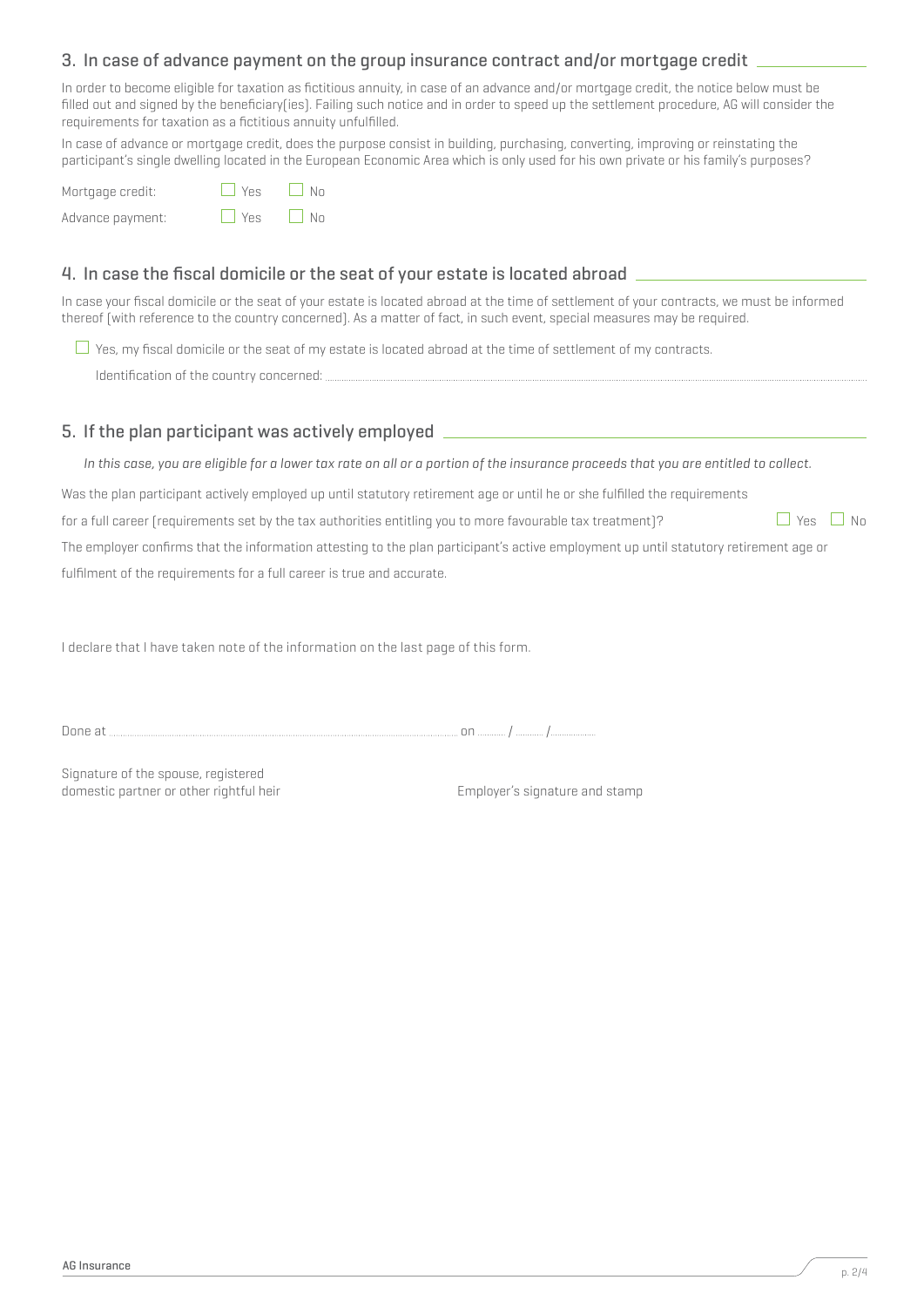In order to minimise the formalities for cashing out of the contract(s) and accelerate payment of the proceeds, we need you to send us certain documents:

- Please complete, sign and return the attached declaration of death to AG. Keep a copy of this document for your records.
- On the same occasion, please also send in the following documents:
	- 1. An extract of the participant's death certificate, mentioning the place and date of death.
	- 2. A deed of inheritance drawn up by a civil-law notary or a certificate of inheritance issued by an office empowered to provide legal certainty, unless the beneficiary(ies) have been specifically designated by name
	- 3. A copy (both sides) of the beneficiary's/beneficiaries identity card(s) (mandatory).
	- 4. Protected individuals

Please provide us with the following information:

- If one of the beneficiaries has been rated as incompetent:
	- evidence of a blocked account set up in the name of the beneficiary rated as legally incompetent, until the end of the incompetency
	- any document that defines the terms of protection for this beneficiary
- If one or more minor-age beneficiaries no longer have living parents:
	- evidence of a blocked account set up in the name of the minor-age beneficiary(ies)'s until the age of majority
	- special permission issued by the Justice of the Peace allowing the guardian to receive the funds
- 5. If the plan participant was actively employed up until fulfilling the requirements for a full career: evidence of a full career.
- 6. In the event of conversion into an annuity: certificate of existence of the beneficiary(-ies).

Thank you for your cooperation.

Yours sincerely, AG Employee Benefits

# **What should you do with this form?**

Send in the completed form by ordinary mail or by e-mail:

- By ordinary mail: AG 53 boulevard E. Jacqmain 1000 Brussels
- By e-mail to ServicesEB@aginsurance.be.

# **Questions?**

If you have any questions, you are welcome to contact us by e-mail at ServicesEB@aginsurance.be.